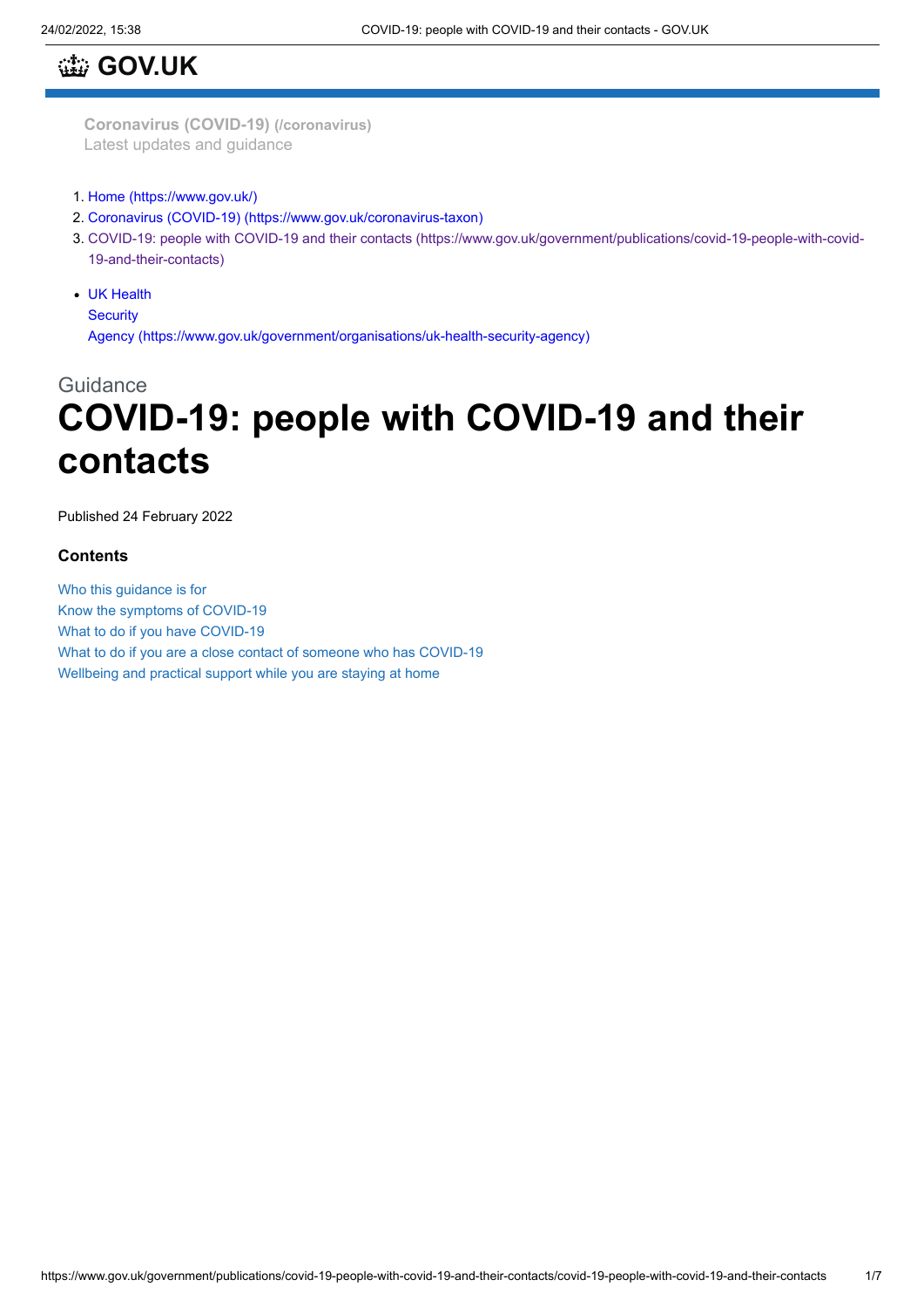

#### © Crown copyright 2022

This publication is licensed under the terms of the Open Government Licence v3.0 except where otherwise stated. To view this licence, visit [nationalarchives.gov.uk/doc/open-government-licence/version/3](https://www.nationalarchives.gov.uk/doc/open-government-licence/version/3) or write to the Information Policy Team, The National Archives, Kew, London TW9 4DU, or email: [psi@nationalarchives.gov.uk](mailto:psi@nationalarchives.gov.uk).

Where we have identified any third party copyright information you will need to obtain permission from the copyright holders concerned.

This publication is available at https://www.gov.uk/government/publications/covid-19-people-with-covid-19-and-their-contacts/covid-19 people-with-covid-19-and-their-contacts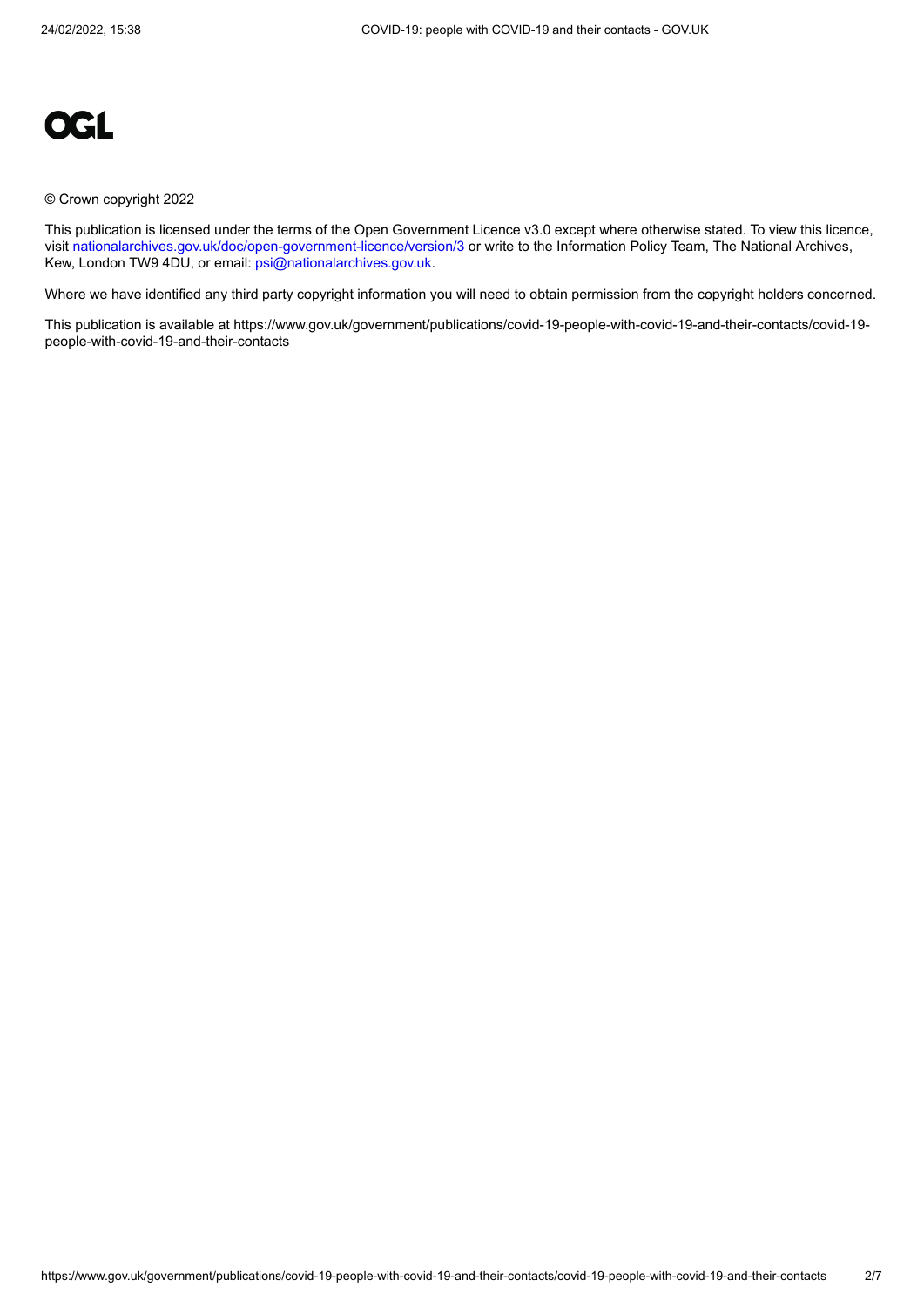This guidance came into effect on 24 February 2022 and will be updated on 1 April 2022.

#### **Who this guidance is for**

There is no longer a legal requirement for people with coronavirus (COVID-19) infection to self-isolate, however if you have any of the main symptoms of COVID-19 or a positive test result, the public health advice is to stay at home and avoid contact with other people.

The following advice is for:

- people with any of the main symptoms of COVID-19
- people who have received a positive COVID-19 lateral flow device (LFD) or polymerase chain reaction (PCR) test result
- people who live in the same household as, or who have had close contact with, someone who has COVID-19

[This also applies to children and young people who usually attend an education or childcare setting, with additional information](https://www.gov.uk/government/publications/actions-for-schools-during-the-coronavirus-outbreak) available for these settings (https://www.gov.uk/government/publications/actions-for-schools-during-the-coronavirus-outbreak).

[There is separate guidance for those working in health and social care settings](https://www.gov.uk/government/publications/covid-19-management-of-exposed-healthcare-workers-and-patients-in-hospital-settings) (https://www.gov.uk/government/publications/covid-19 management-of-exposed-healthcare-workers-and-patients-in-hospital-settings).

This guidance applies in England.

## <span id="page-2-1"></span>**Know the symptoms of COVID-19**

The main symptoms of COVID-19 are a recent onset of any of the following:

- a new continuous cough
- a high temperature
- a loss of, or change in, your normal sense of taste or smell (anosmia)

If you have any of these symptoms you should order a PCR test [\(https://www.gov.uk/get-coronavirus-test\)](https://www.gov.uk/get-coronavirus-test). You are advised to stay at home and avoid contact with other people while you are waiting for the test result.

There is additional guidance [\(https://www.nhs.uk/conditions/coronavirus-covid-19/people-at-higher-risk/who-is-at-high-risk-from-coronavirus/\)](https://www.nhs.uk/conditions/coronavirus-covid-19/people-at-higher-risk/who-is-at-high-risk-from-coronavirus/) for people who have been informed by the NHS that they are at highest risk of becoming severely unwell and who might be eligible for new COVID-19 treatments.

Other symptoms linked with COVID-19 include shortness of breath, fatigue, loss of appetite, muscle ache, sore throat, headache, stuffy or runny nose, diarrhoea, nausea and vomiting. Any of these symptoms may also have another cause.

If you are concerned about your symptoms, or they are worsening, contact 111 or speak to your GP. In an emergency dial 999.

Most children and young people with COVID-19 experience a mild illness or do not have any symptoms at all. Children who have symptoms of COVID-19 are more likely to pass the virus onto others than those who do not.

It is still possible to catch and spread COVID-19, even if you are fully vaccinated. For most people, especially if they have been [vaccinated, COVID-19 will be a relatively mild illness. However, COVID-19 can still be a very serious infection and for some people the](#page-2-0) risk of becoming severely unwell is higher.

In some cases, COVID-19 can cause symptoms that last for weeks or months after the infection has gone. People who have had a mild illness can still have long-term problems.

## **What to do if you have COVID-19**

The most effective way to avoid passing on COVID-19 infection is to stay at home and avoid contact with other people.

When someone with COVID-19 breathes, speaks, coughs or sneezes, they release small particles (droplets and aerosols) that contain the virus that causes COVID-19. These particles can come into contact with the eyes, nose or mouth or can be breathed in by another person. The particles can also land on surfaces and be passed from person to person via touch.

The risk of catching or passing on COVID-19 can be higher in certain places and when doing certain activities such as singing or vigorous exercise. In general, the risk of catching or passing on COVID-19 is highest when you are physically close to someone who is infected.

However, it is possible to be infected even by someone you do not have close contact with, especially if you are in a crowded, enclosed or poorly ventilated space. This is because the infectious particles can stay suspended in the air for some time.

## <span id="page-2-0"></span>**People at higher risk of becoming severely unwell if they are infected with COVID-19**

COVID-19 can make anyone seriously unwell but for some people the risk is higher. For most of these people, this risk is significantly reduced by vaccination. The risk of becoming seriously unwell from COVID-19 is very low for children and young people.

People who are known to be at higher risk from COVID-19 include: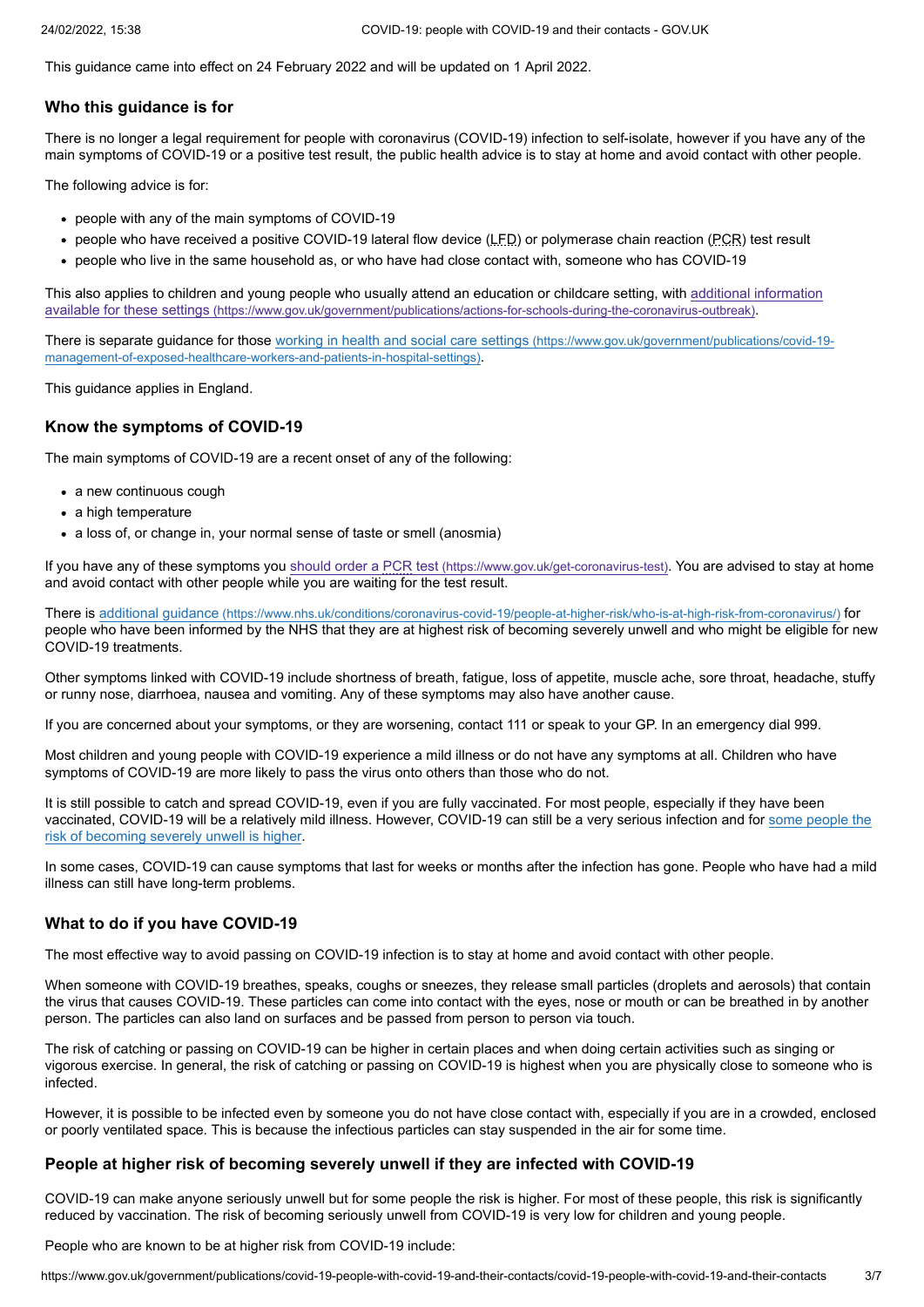- older people
- those who are pregnant
- those who are unvaccinated
- [people of any age who have a severely weakened immune system](https://www.gov.uk/government/publications/covid-19-guidance-for-people-whose-immune-system-means-they-are-at-higher-risk) (https://www.gov.uk/government/publications/covid-19-guidance-forpeople-whose-immune-system-means-they-are-at-higher-risk)
- people of any age with certain long-term conditions [\(https://www.nhs.uk/conditions/coronavirus-covid-19/people-at-higher-risk/who-is-at](https://www.nhs.uk/conditions/coronavirus-covid-19/people-at-higher-risk/who-is-at-high-risk-from-coronavirus/)high-risk-from-coronavirus/)

You will not always know whether someone you come into contact with outside your home is at higher risk of becoming seriously unwell. They could be strangers (for example people you sit next to on public transport) or people you may have regular contact with (for example friends and work colleagues). This means it is important to follow the advice in this guidance to keep others safe.

## <span id="page-3-0"></span>**If you have COVID-19, stay at home and avoid contact with other people**

If you have COVID-19 you can infect other people from 2 days before your symptoms start, and for up to 10 days after. You can pass on the infection to others, even if you have mild symptoms or no symptoms at all. If you have COVID-19 you should stay at home and avoid contact with other people.

You should:

- not attend work. If you are unable to work from home, you should talk to your employer about options available to you. You may be eligible for Statutory Sick Pay [\(https://www.gov.uk/statutory-sick-pay\)](https://www.gov.uk/statutory-sick-pay)
- ask friends, family, neighbours or [volunteers](#page-5-0) to get food and other essentials for you
- not invite social visitors into your home, including friends and family
- postpone all non-essential services and repairs that require a home visit
- cancel routine medical and dental appointments. If you are concerned about your health or you have been asked to attend an appointment in person during this time, discuss this with your medical contact and let them know about your symptoms or your test result
- if you can, let people who you have been in close contact with know about your positive test result so that they can follow this guidance

Many people will no longer be infectious to others after 5 days. You may choose to take an LFD test from 5 days after your symptoms started (or the day your test was taken if you did not have symptoms) followed by another LFD test the next day. If both these test results are negative, and you do not have a high temperature, the risk that you are still infectious is much lower and you can safely return to your normal routine.

#### **How to safely return to your normal routine before 10 days**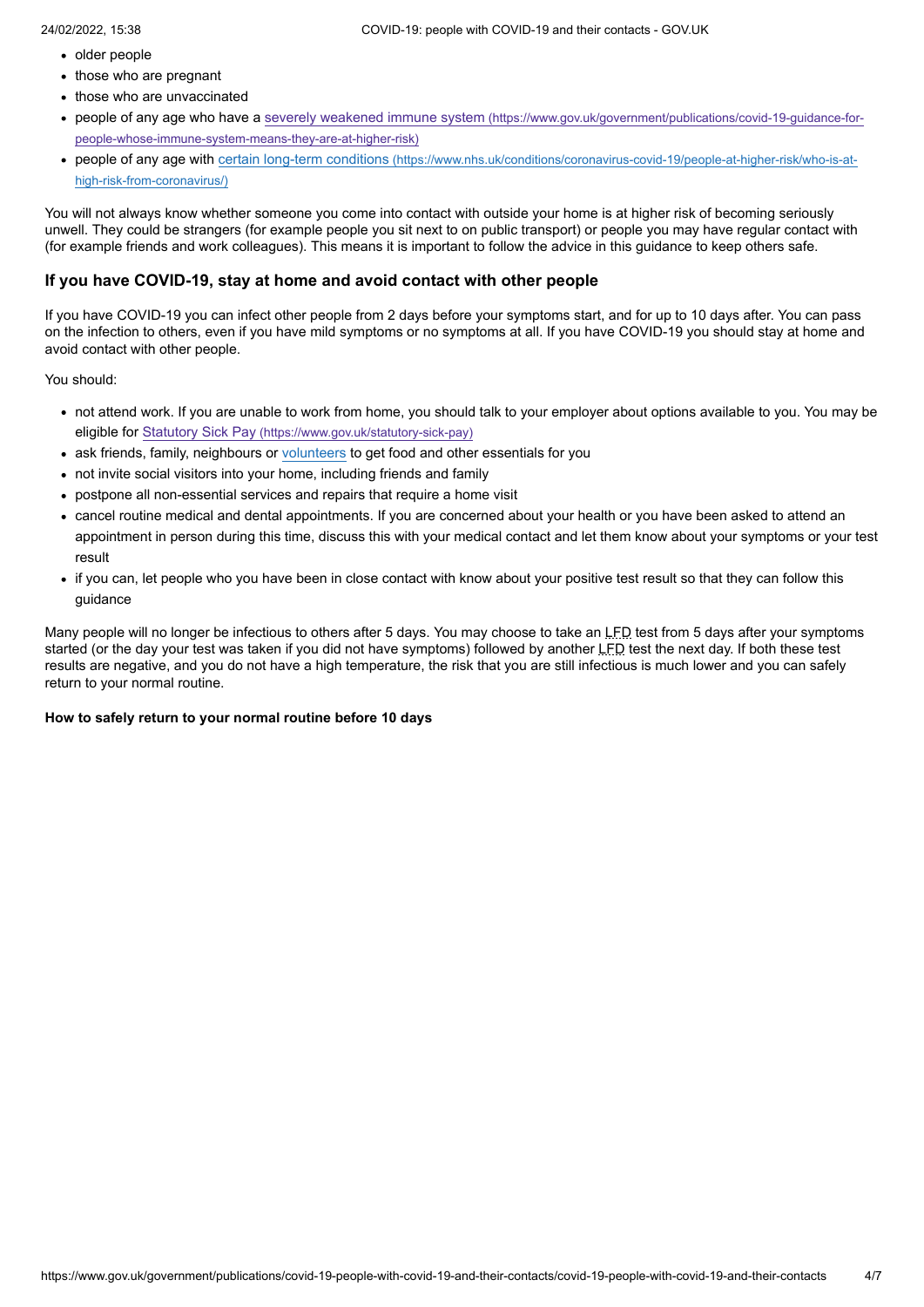

If your day 5 LFD test result is positive, you can continue taking LFD tests until you receive 2 consecutive negative test results.

Children and young people with COVID-19 should not attend their education setting while they are infectious. They should take an LFD test from 5 days after their symptoms started (or the day their test was taken if they did not have symptoms) followed by another one the next day. If both these tests results are negative, they should return to their educational setting if they normally attend one, as long as they feel well enough to do so and do not have a temperature. They should follow the guidance for their educational setting.

Avoid meeting people at higher risk of becoming seriously unwell from COVID-19, especially those with a severely weakened immune system, for the 10 days after your symptoms started (or the day your test was taken if you did not have symptoms).

While you are infectious there is a high risk of passing on COVID-19 to others in your household. These are simple things you can do to help prevent the spread:

- keep your distance from other people you live with and spend as little time as possible in shared areas such as kitchens and living rooms. This is particularly important if someone you live with is unvaccinated or at higher risk of becoming seriously unwell from [COVID-19, especially those with a severely weakened immune system](https://www.gov.uk/government/publications/covid-19-guidance-for-people-whose-immune-system-means-they-are-at-higher-risk) (https://www.gov.uk/government/publications/covid-19-guidancefor-people-whose-immune-system-means-they-are-at-higher-risk)
- if you need to spend time in shared areas wear a well-fitting face covering (https://www.gov.uk/government/publications/face-coverings[when-to-wear-one-and-how-to-make-your-own/face-coverings-when-to-wear-one-and-how-to-make-your-own\)](https://www.gov.uk/government/publications/face-coverings-when-to-wear-one-and-how-to-make-your-own/face-coverings-when-to-wear-one-and-how-to-make-your-own) made with multiple layers or a surgical face mask. Ventilate the room by opening windows and leaving them open for at least 10 minutes after you have left the room. Leave extractor fans running for longer than usual with the door closed after use
- cover your mouth and nose with disposable tissues when you cough or sneeze. Dispose of tissues into a rubbish bag and immediately wash your hands or use hand sanitiser
- wash your hands frequently with soap and water for 20 seconds or use hand sanitiser after coughing, sneezing and blowing your nose and before you eat or handle food. Avoid touching your face
- if you can, use a separate bathroom from the rest of the household. If this is not possible try and use the bathroom after everyone else
- regularly clean frequently touched surfaces, such as door handles and remote controls, and shared areas such as kitchens and bathrooms

GermDefence [\(https://www.germdefence.org/\)](https://www.germdefence.org/) is a useful website that can help you identify ways to protect yourself and others in your household from COVID-19. It provides scientifically proven advice on reducing the risks from COVID-19 and other viruses in your home.

#### **If you need to leave your home**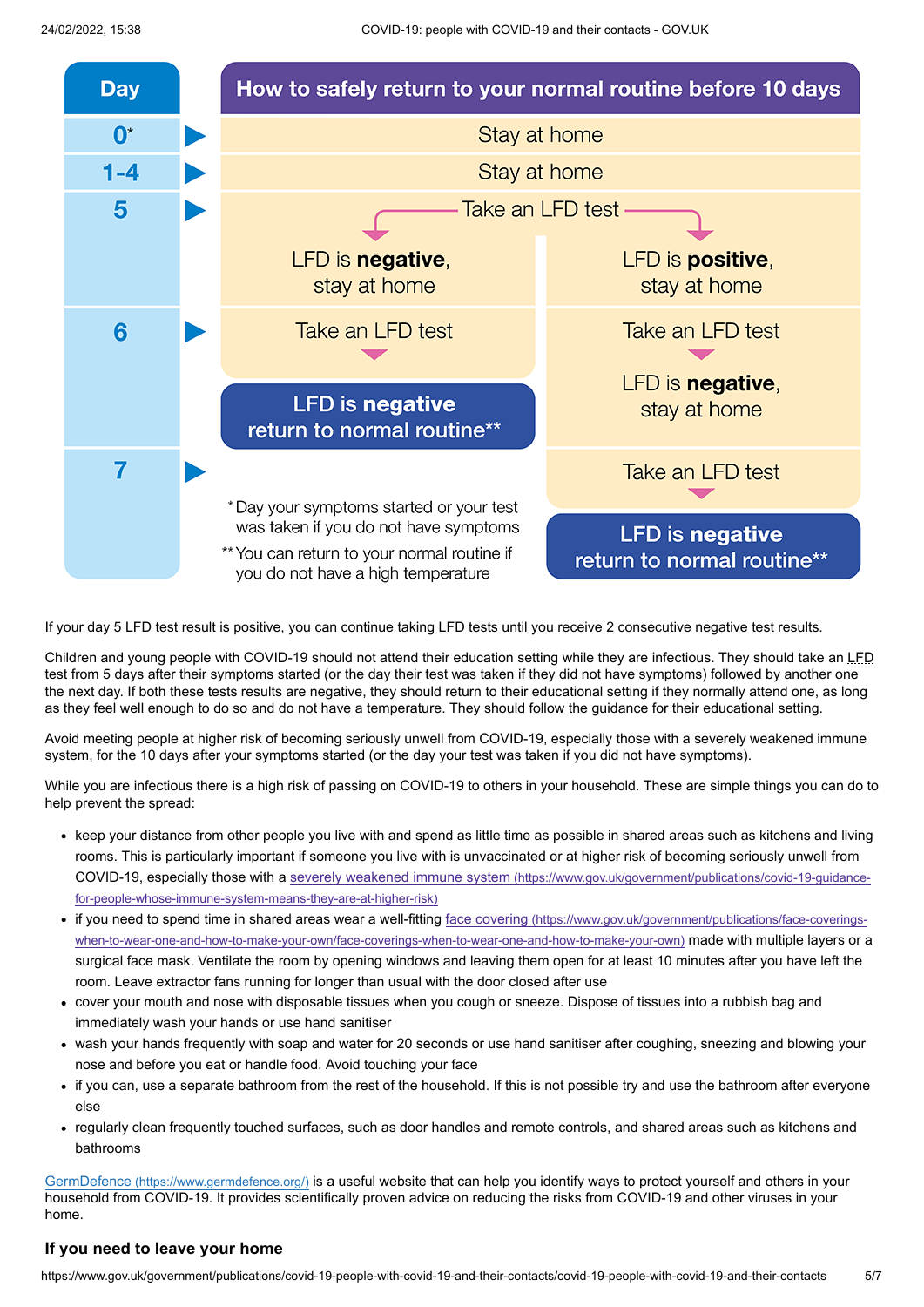The most effective way to avoid passing on COVID-19 infection is to stay at home and avoid contact with other people. We understand that this is not always possible, but you should follow the guidance as closely as possible.

If you have COVID-19 and you need to leave your home while you are still infectious, you should take the following steps to reduce the chance of passing on the infection to others:

- wear a well-fitting face covering [\(https://www.gov.uk/government/publications/face-coverings-when-to-wear-one-and-how-to-make-your](https://www.gov.uk/government/publications/face-coverings-when-to-wear-one-and-how-to-make-your-own/face-coverings-when-to-wear-one-and-how-to-make-your-own)own/face-coverings-when-to-wear-one-and-how-to-make-your-own) made with multiple layers or a surgical face mask
- avoid close contact with anyone you know who is at higher risk of becoming severely unwell if they are infected with COVID-19, especially those with a severely weakened immune system [\(https://www.gov.uk/government/publications/covid-19-guidance-for-people](https://www.gov.uk/government/publications/covid-19-guidance-for-people-whose-immune-system-means-they-are-at-higher-risk)whose-immune-system-means-they-are-at-higher-risk)
- avoid crowded places. If you need to take public transport, avoid busy times, for example by using off peak services
- avoid large social gatherings and events, or anywhere that is poorly ventilated, crowded, or enclosed
- limit close contact with other people outside your household as much as possible. Meet outside and try and stay at least 2 metres apart from them
- take any exercise outdoors in places where you will not have contact with other people
- be especially careful with your hand and respiratory hygiene

#### **What to do if you are a close contact of someone who has COVID-19**

People who live in the same household as someone with COVID-19 are at the highest risk of becoming infected because they are most [likely to have prolonged close contact. People who stayed overnight in the household of someone with COVID-19 while they were](#page-3-0) infectious are also at high risk.

If you live with, or have stayed overnight in the household of, someone who has COVID-19, you are advised to:

- minimise contact with the person who has COVID-19
- work from home if you are able to do so
- avoid contact with anyone you know who is at [higher risk of becoming severely unwell](#page-2-0) if they are infected with COVID-19, especially those with a severely weakened immune system (https://www.gov.uk/government/publications/covid-19-quidance-for-peoplewhose-immune-system-means-they-are-at-higher-risk)
- limit close contact with other people outside your household, especially in crowded, enclosed or poorly ventilated spaces
- wear a well-fitting face covering [\(https://www.gov.uk/government/publications/face-coverings-when-to-wear-one-and-how-to-make-your-own\)](https://www.gov.uk/government/publications/face-coverings-when-to-wear-one-and-how-to-make-your-own) made with multiple layers or a surgical face mask in crowded, enclosed or poorly ventilated spaces and where you are in close contact with other people
- [pay close attention to the main symptoms of COVID-19. If you develop any of these symptoms, order a PCR test](https://www.gov.uk/get-coronavirus-test) (https://www.gov.uk/get-coronavirus-test). You are advised to stay at home and avoid contact with other people while you are waiting for your test result

Follow this advice for 10 days after the day the person you live or stayed with symptoms started (or the day their test was taken if they did not have symptoms).

Children and young people who usually attend an education or childcare setting and who live with someone who has COVID-19 should continue to attend the setting as normal.

If you are a contact of someone with COVID-19 but do not live with them or did not stay in their household overnight, you are at lower [risk of becoming infected. Carefully follow the guidance on Coronavirus: how to stay safe and help prevent the spread](https://www.gov.uk/guidance/covid-19-coronavirus-restrictions-what-you-can-and-cannot-do) (https://www.gov.uk/guidance/covid-19-coronavirus-restrictions-what-you-can-and-cannot-do).

#### **Wellbeing and practical support while you are staying at home**

Staying at home and avoiding contact with other people can be difficult, frustrating and lonely for some people. Remember to take care of your mind as well as your body and get support if you need it. Every Mind Matters [\(https://www.nhs.uk/oneyou/every-mind-matters/\)](https://www.nhs.uk/oneyou/every-mind-matters/) provides simple tips and advice to take better care of your mental health.

<span id="page-5-0"></span>The [NHS Volunteer Responders programme](https://nhsvolunteerresponders.org.uk/) (https://nhsvolunteerresponders.org.uk/) is still available to help support those who need it.

Volunteers can collect and deliver shopping, medication and other essential supplies and can also provide a regular friendly phone call. Call 0808 196 3646 between 8am and 8pm, 7 days a week to self-refer or visit NHS Volunteer Responders for further information.

There may also be other voluntary or community services in your local area that you can access for support.